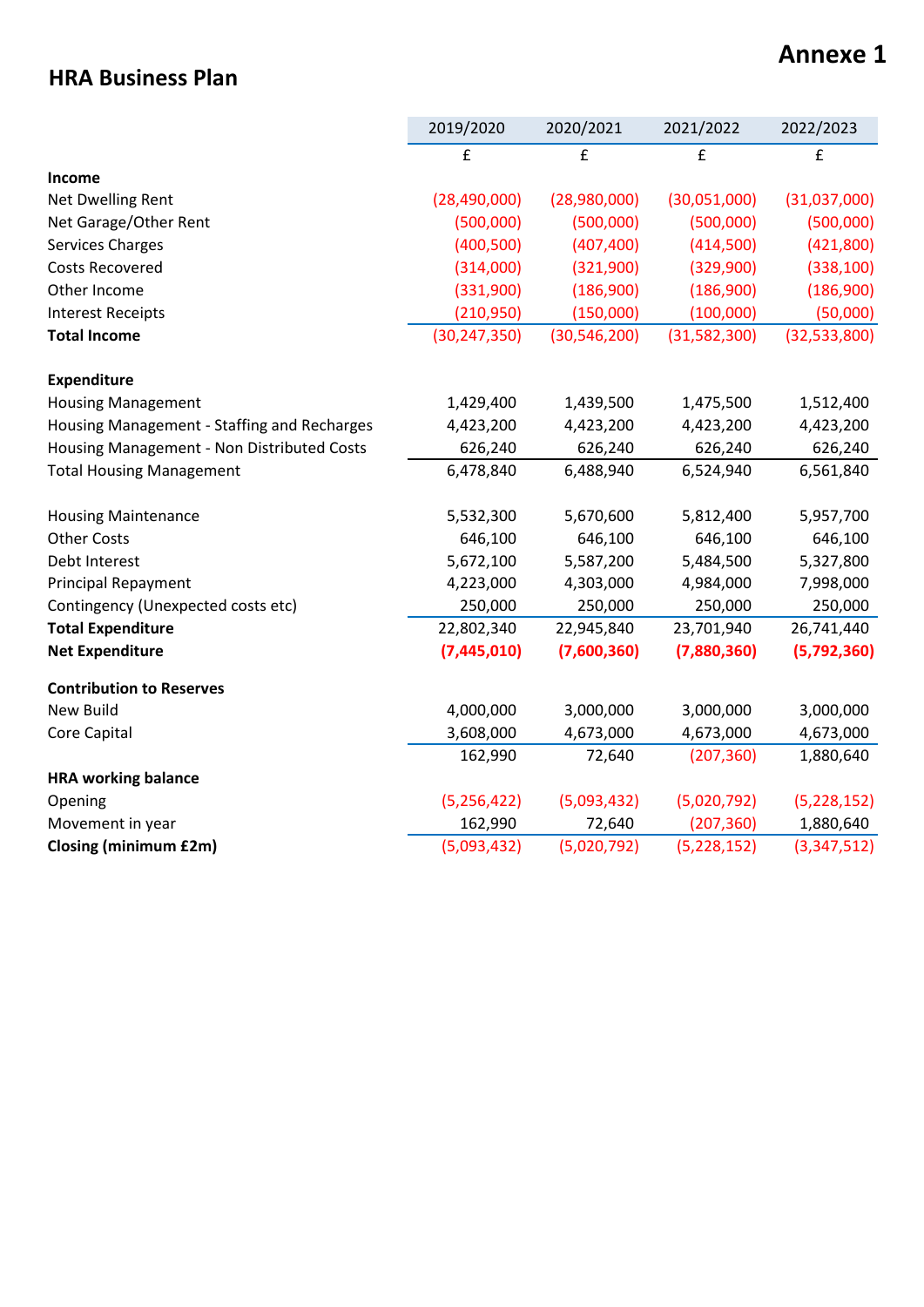| <b>Housing Services</b>                    |
|--------------------------------------------|
| Schedule of Fees and Charges for 2019/2020 |

|                                                                                                                                                                                       | Unit of<br>Charge | <b>VAT</b><br>Indicator | <b>Existing</b><br>Charge<br>£ | Proposed<br>Charge<br>£ | %<br>Increase |
|---------------------------------------------------------------------------------------------------------------------------------------------------------------------------------------|-------------------|-------------------------|--------------------------------|-------------------------|---------------|
| <b>Housing Revenue Account</b>                                                                                                                                                        |                   |                         |                                |                         |               |
| <b>Supervision and Management Special</b>                                                                                                                                             |                   |                         |                                |                         |               |
| Guest Rooms - E P Units - Single                                                                                                                                                      | Per Night         | <b>OS</b>               | 17.00                          | 17.50                   | 2.9%          |
| Guest Rooms - E P Units - Double                                                                                                                                                      | Per Night         | <b>OS</b>               | 22.00                          | 22.50                   | 2.3%          |
| <b>Community Rooms - Residents</b>                                                                                                                                                    | Session           | <b>OE</b>               | 20.00                          | 20.50                   | 2.5%          |
| <b>Community Rooms - Non Resident</b>                                                                                                                                                 | Session           | <b>OE</b>               | 35.00                          | 36.00                   | 2.9%          |
| <b>Leaseholder Charges</b>                                                                                                                                                            |                   |                         |                                |                         |               |
| The following charges replace the flat rate charge currently in place                                                                                                                 |                   |                         |                                |                         |               |
| Annual practical notes and information to leaseholder.<br>Check of leaseholder account to ensure there are no<br>problems and ground rent invoicing with supporting<br>documentation. | Annual            | OO                      | 27.00                          | 28.00                   | 3.7%          |
| Annual practical notes and information to shared owners.<br>Check of account to ensure there are no problems,<br>check to see if ground rent payable                                  | Annual            | OO                      | 24.50                          | 25.00                   | 2.0%          |
| Annual practical notes and information to shared owners.<br>Check of account to ensure there are no problems,<br>check to see if ground rent payable                                  | Annual            | OO                      | 27.00                          | 28.00                   | 3.7%          |
| Service charge invoicing and supporting documentation<br>non-shared ownership.                                                                                                        | Quarterly         | <b>OO</b>               | 3.50                           | 3.75                    | 7.1%          |
| Service charge invoicing and supporting documentation<br>non-shared ownership.                                                                                                        | Annual            | <b>OO</b>               | 12.00                          | 12.50                   | 4.2%          |
| Service charge invoicing and supporting documentation<br>shared ownership.                                                                                                            |                   | <b>OO</b>               | 27.00                          | 28.00                   | 3.7%          |
| Consent to alter                                                                                                                                                                      |                   | <b>OS</b>               | 57.00                          | 58.00                   | 1.8%          |
| Retrospective/ Complex consent to alter                                                                                                                                               |                   | <b>OS</b>               | 77.00                          | 80.00                   | 3.9%          |
| Consent to underlet                                                                                                                                                                   |                   | <b>OS</b>               | 32.00                          | 33.00                   | 3.1%          |
| Consent to keep pets                                                                                                                                                                  |                   | <b>OS</b>               | 32.00                          | 33.00                   | 3.1%          |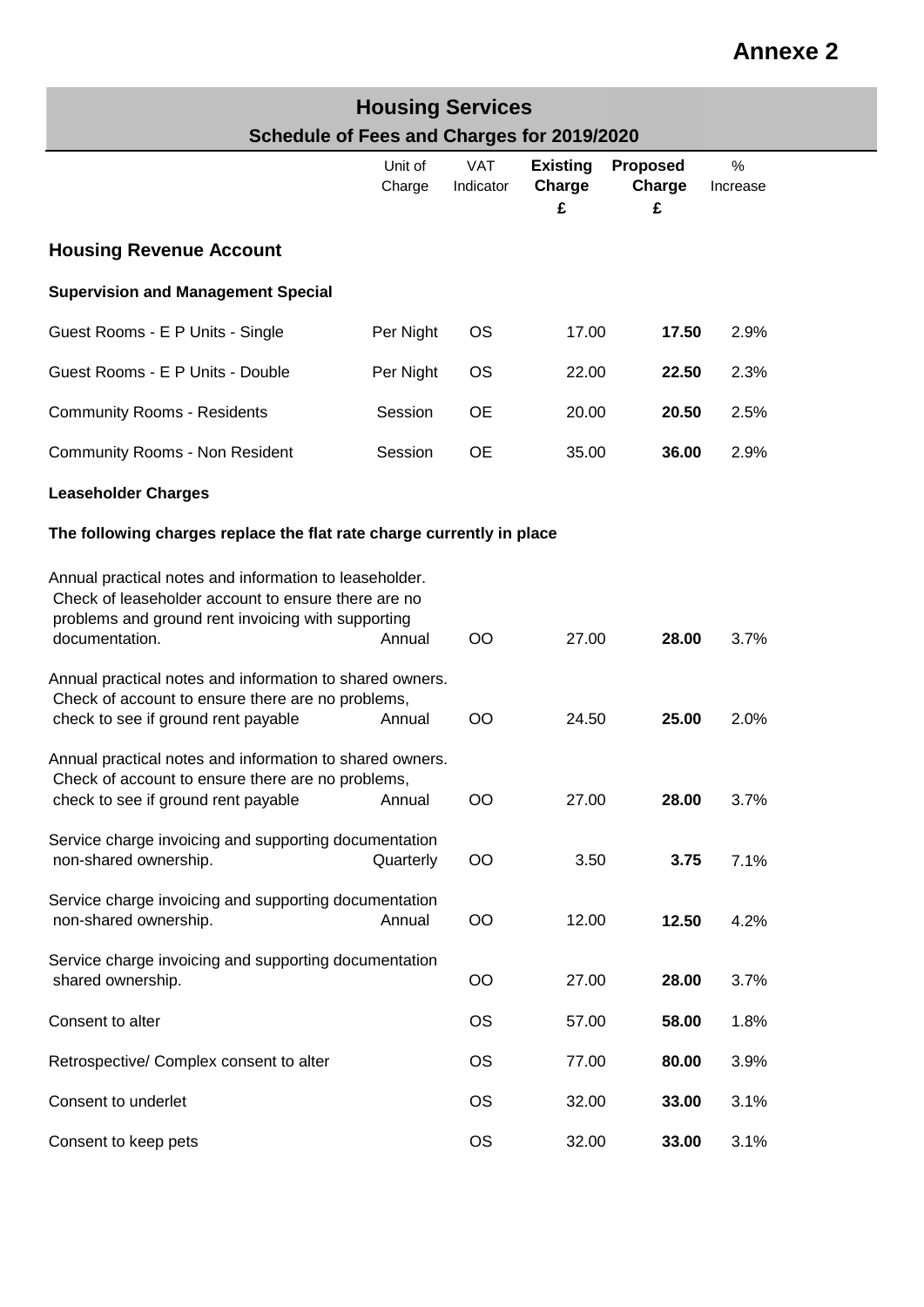#### **Housing Services Schedule of Fees and Charges for 2019/2020**

|                                                                                                                              | Unit of<br>Charge | <b>VAT</b><br>Indicator | <b>Existing</b><br>Charge<br>£ | Proposed<br>Charge<br>£ | $\%$<br>Increase |                                 |
|------------------------------------------------------------------------------------------------------------------------------|-------------------|-------------------------|--------------------------------|-------------------------|------------------|---------------------------------|
| Letter to lenders and other third parties                                                                                    |                   | <b>OS</b>               | 27.00                          | 28.00                   | 3.7%             |                                 |
| Reminder in relation to arrears with full<br>printout of account                                                             |                   | <b>OE</b>               | 27.00                          | 28.00                   | 3.7%             |                                 |
| Section 20 management                                                                                                        |                   | <b>OE</b>               | 37.00                          | 38.00                   | 2.7%             |                                 |
| Obtaining Land Registry document as<br>requested by leaseholder                                                              |                   | <b>OS</b>               | 12.00                          | 12.25                   |                  | 2.1% Plus Land<br>Registry cost |
| Provision of duplicate invoices                                                                                              |                   | <b>OS</b>               | 3.00                           | 3.25                    | 8.3%             |                                 |
| Contacting or responding to you in relation<br>to a problem with your flat. Non-complex replies<br>by email will be free     |                   | <b>OS</b>               | 6.00                           | 6.50                    | 8.3%             |                                 |
| Written contact and liaison with you in relation<br>to statutory requirements, such as fire and<br>asbestos risk assessments |                   | <b>OE</b>               | 3.00                           | 3.25                    | 8.3%             |                                 |
| Leasehold enquiry responses<br>Leasehold (with sinking fund) enquiry responses                                               |                   | <b>OS</b><br><b>OS</b>  | 240.00<br>250.00               | 245.00<br>255.00        | 2.1%<br>2.0%     |                                 |
| Preliminary telephone advice for non-complex issues<br>relating to your leasehold property                                   |                   |                         | <b>Free</b>                    | <b>Free</b>             |                  |                                 |
| Changing leaseholder records, leaseholder responsible<br>for advising changes in writing                                     |                   |                         | <b>Free</b>                    | <b>Free</b>             |                  |                                 |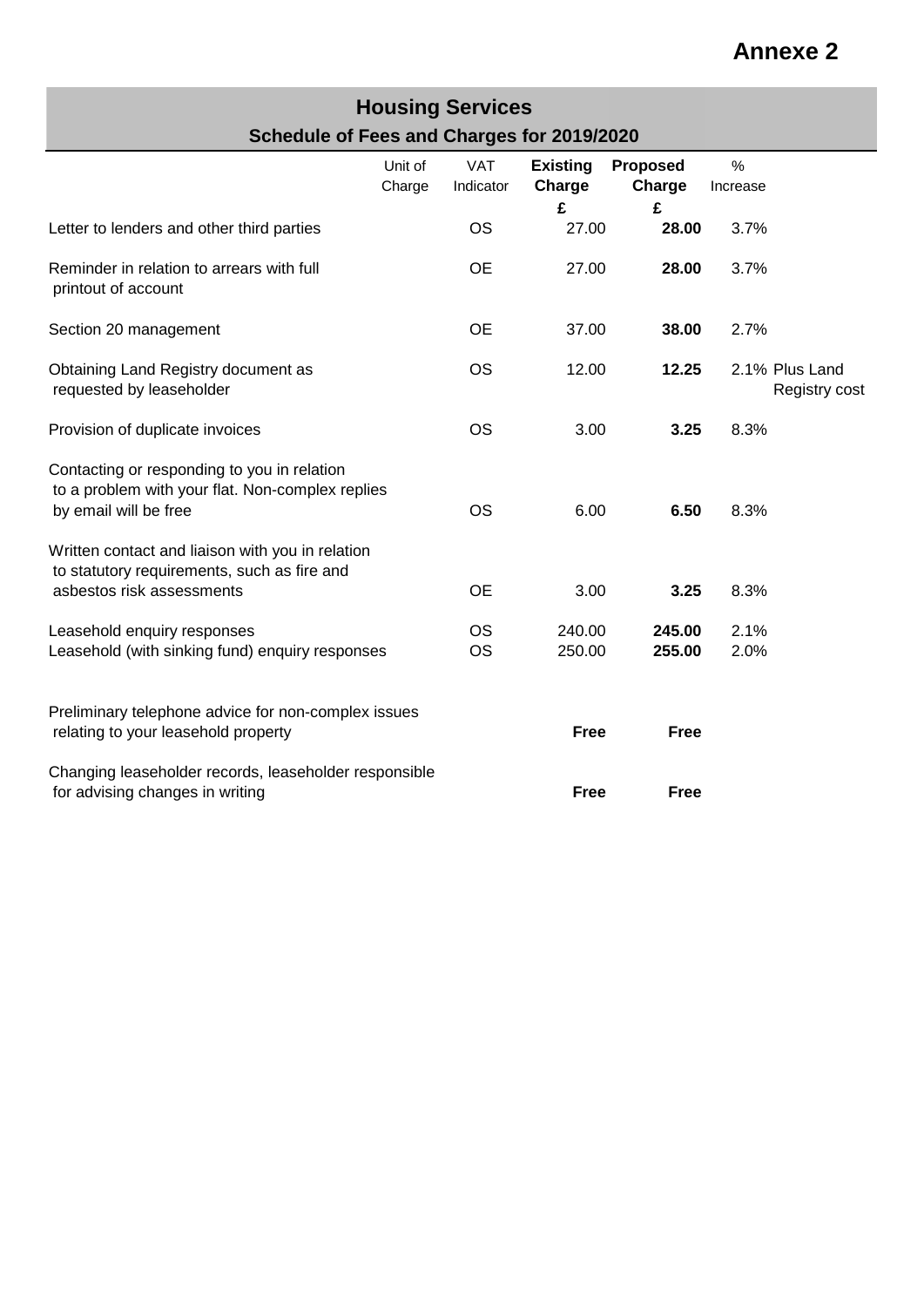### **Housing Revenue Account Business Plan - Capital Programme**

| <b>Cost</b><br>Code                  | Project                                                                   | 2019/20<br><b>Estimate</b> | 2020/21<br><b>Estimate</b> | 2021/2022<br><b>Estimate</b> | <b>Notes</b>                                                                                                       |  |  |  |  |  |
|--------------------------------------|---------------------------------------------------------------------------|----------------------------|----------------------------|------------------------------|--------------------------------------------------------------------------------------------------------------------|--|--|--|--|--|
| <b>New Affordable Homes Projects</b> |                                                                           |                            |                            |                              |                                                                                                                    |  |  |  |  |  |
|                                      | Development Staff Costs                                                   | 427,000                    | 427,000                    | 427,000                      |                                                                                                                    |  |  |  |  |  |
| K5412                                | Pre-development budget                                                    | 90,000                     | 90,000                     | 90,000                       |                                                                                                                    |  |  |  |  |  |
|                                      | <b>Approved Development Schemes</b>                                       |                            |                            |                              |                                                                                                                    |  |  |  |  |  |
| K5407                                | Ockford Ridge - utility and contingency                                   | 1,200,000                  | 1,200,000                  |                              | 1,200,000 Contingency budget mainly for<br>issues uncovered with utilities during<br>site investigation and works. |  |  |  |  |  |
| K5425                                | Ockford Ridge - Site A                                                    | 6,144,000                  | 2,048,000                  |                              | Main work on the development of<br>Site A commencing in 2019/20.                                                   |  |  |  |  |  |
| K5426                                | Ockford Ridge - Site B                                                    | 100,000                    | 1,500,000                  |                              | 1,500,000 Indicative figures for 2020/21 and<br>2021/22 have been provided at this<br>stage.                       |  |  |  |  |  |
| K5427                                | Ockford Ridge - Site C                                                    | 70,000                     | 1,489,980                  |                              | 3,732,000 Indicative figures for 2020/21 and<br>2021/22 have been provided at this<br>stage.                       |  |  |  |  |  |
|                                      | Ryle Road, Farnham                                                        | 204,500                    | 204,500                    |                              | 5,000 Report to Executive in 6 November                                                                            |  |  |  |  |  |
|                                      | Aarons Hill, Godalming                                                    | 305,500                    | 305,500                    | 8.000                        | 18 seeking redevelopment budget                                                                                    |  |  |  |  |  |
|                                      |                                                                           |                            |                            |                              |                                                                                                                    |  |  |  |  |  |
|                                      | <b>Land and Asset Purchase</b>                                            |                            |                            |                              |                                                                                                                    |  |  |  |  |  |
| K5000                                | <b>Buy Backs</b>                                                          | 1,500,000                  | 1,500,000                  | 1,500,000                    |                                                                                                                    |  |  |  |  |  |
|                                      | S106 affordable housing units (based on<br>opportunities offered to date) | 3,500,000                  | 4,000,000                  | 4,000,000                    |                                                                                                                    |  |  |  |  |  |
|                                      | <b>Total New Affordable Homes Projects</b>                                | 13,541,000                 | 12,764,980                 | 12,462,000                   |                                                                                                                    |  |  |  |  |  |
|                                      |                                                                           |                            |                            |                              |                                                                                                                    |  |  |  |  |  |
|                                      | <b>New Affordable Homes Funding</b>                                       |                            |                            |                              |                                                                                                                    |  |  |  |  |  |
|                                      | <b>HRA</b> funding                                                        | 13,541,000                 | 12,764,980                 | 12,462,000                   |                                                                                                                    |  |  |  |  |  |
|                                      | <b>External funding</b>                                                   |                            |                            |                              |                                                                                                                    |  |  |  |  |  |
|                                      | <b>Total Funding</b>                                                      | 13,541,000                 | 12,764,980                 | 12,462,000                   |                                                                                                                    |  |  |  |  |  |

|                                | <b>Stock Remodelling</b>                    |           |         |   |  |  |  |  |  |  |
|--------------------------------|---------------------------------------------|-----------|---------|---|--|--|--|--|--|--|
|                                | <b>Approved Development Schemes</b>         |           |         |   |  |  |  |  |  |  |
| K5019                          | Ockford Ridge Refurbishment - Future phases | 4,332,570 |         |   |  |  |  |  |  |  |
| K5011                          | Community Rooms, Borough Wide               | 50,000    | 586,477 |   |  |  |  |  |  |  |
| <b>Total Stock Remodelling</b> |                                             | 4,382,570 | 586,477 |   |  |  |  |  |  |  |
|                                |                                             |           |         |   |  |  |  |  |  |  |
|                                | <b>Stock Remodelling Funding</b>            |           |         |   |  |  |  |  |  |  |
|                                | <b>HRA</b> funding                          | 4,382,570 | 586,477 | O |  |  |  |  |  |  |
|                                | <b>External Funding</b>                     |           |         |   |  |  |  |  |  |  |
|                                | <b>Total Funding</b>                        | 4,382,570 | 586,477 |   |  |  |  |  |  |  |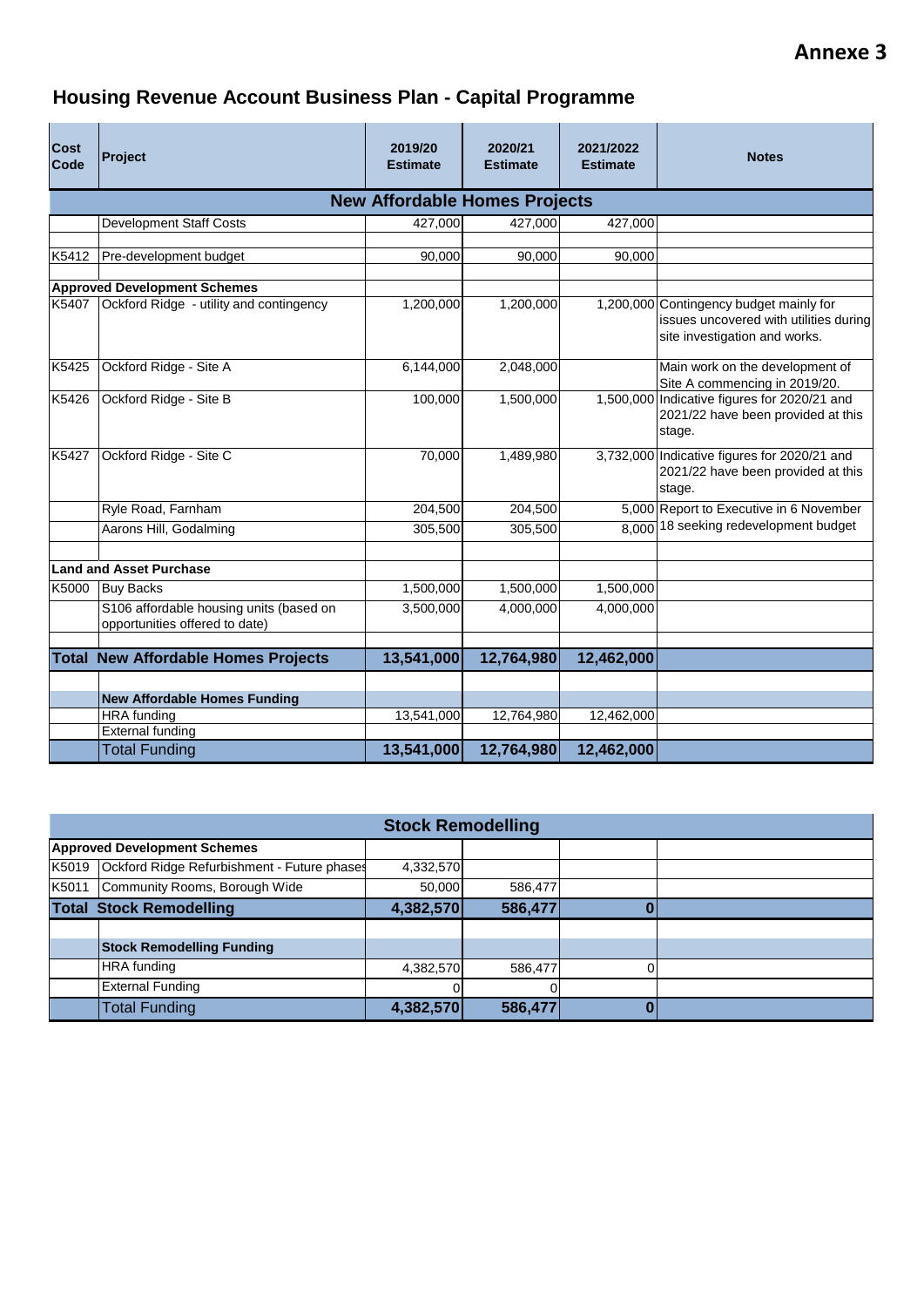|                | <b>Core Capital Programme</b>                        | 2019/20<br><b>Budget</b> |
|----------------|------------------------------------------------------|--------------------------|
|                |                                                      | £                        |
| 1              | <b>External Repairs and Decoration</b>               | 250,000                  |
| $\overline{2}$ | Aids and Adaptations                                 | 250,000                  |
| 3              | Roofs                                                | 150,000                  |
| 4              | <b>Structural Works</b>                              | 90,000                   |
| 5              | Repairs to electrics following electrical checks     | 350,000                  |
| 6              | <b>Fire Protection Measures</b>                      | 60,000                   |
| 7              | Window and Doors Repairs and Replacements            | 50,000                   |
| 8              | <b>Boilers and Heating</b>                           | 250,000                  |
| 9              | Insulation                                           | 10,000                   |
| 10             | <b>Kitchens and Bathrooms</b>                        | 800,000                  |
| 11             | <b>Communal Lighting/Electics/Door Entry</b>         | 20,000                   |
| 12             | Asbestos Removal and Legionella Risk Reduction       | 250,000                  |
| 13             | <b>Estate Improvements</b>                           | 150,000                  |
| 14             | Garage Upgrade and Reprovision                       | 50,000                   |
| 15             | Tree Management (Both Void and Tenanted)             | 35,000                   |
| 16             | <b>Communal Flooring</b>                             | 50,000                   |
| 17             | <b>Elderly Living Improvements and Energy Saving</b> | 50,000                   |
| 18             | <b>Feasibility Studies and Professional Fees</b>     | 50,000                   |
| 19             | <b>Gutters</b>                                       | 20,000                   |
| 20             |                                                      | 2,935,000                |
| 21             | Staffing                                             | 673,000                  |
| 22             | <b>Total Core Capital</b>                            | £3,608,000               |